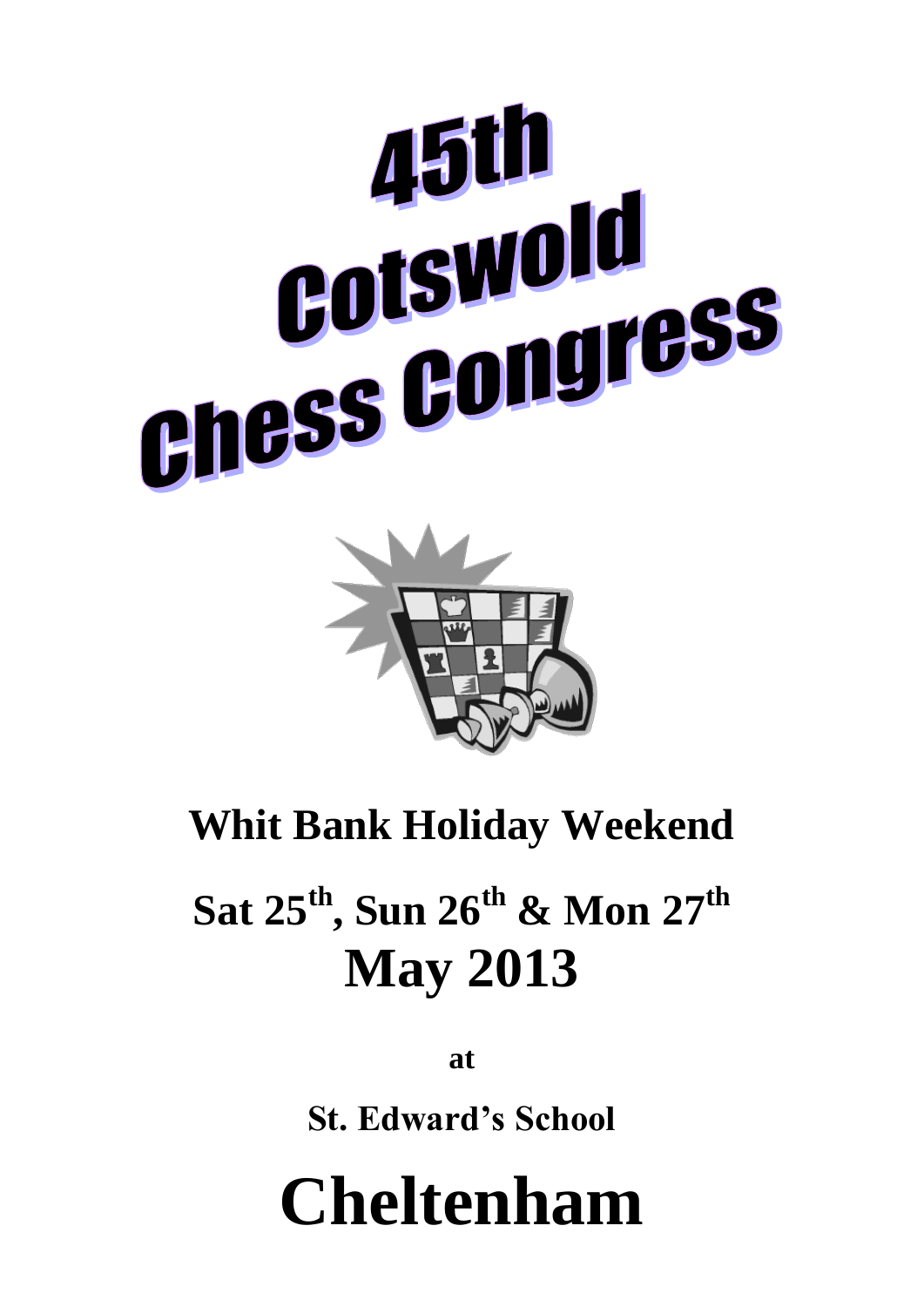### **Cotswold Congress Entry Form**

I wish to enter the OPEN / MAJOR / MINOR tournament *(circle one)*

Enter which Round (1-5) if a half-point bye is requested.........................

|                                                                                                            | £ | p |
|------------------------------------------------------------------------------------------------------------|---|---|
| <b>Entry Fee</b><br>[Open £30; Major £27; Minor £24]                                                       |   |   |
| Under 18s on 25/05/13 may deduct £4 from entry fee                                                         |   |   |
| ECF Members at Silver, Gold or Platinum level on 25/05/13<br>may deduct £6 (£4 for Juniors) from entry fee |   |   |
|                                                                                                            |   |   |
| Donation:                                                                                                  |   |   |
| Total                                                                                                      |   |   |
| Please make cheques payable to "Cotswold Chess Congress"                                                   |   |   |

Please send to: Mike Powis, Nutgrove House, New Street, Painswick, Stroud. GL6 6XH

**All entries received by Wednesday 22nd May 2013 will be acknowledged if an email address or mobile phone number has been provided.**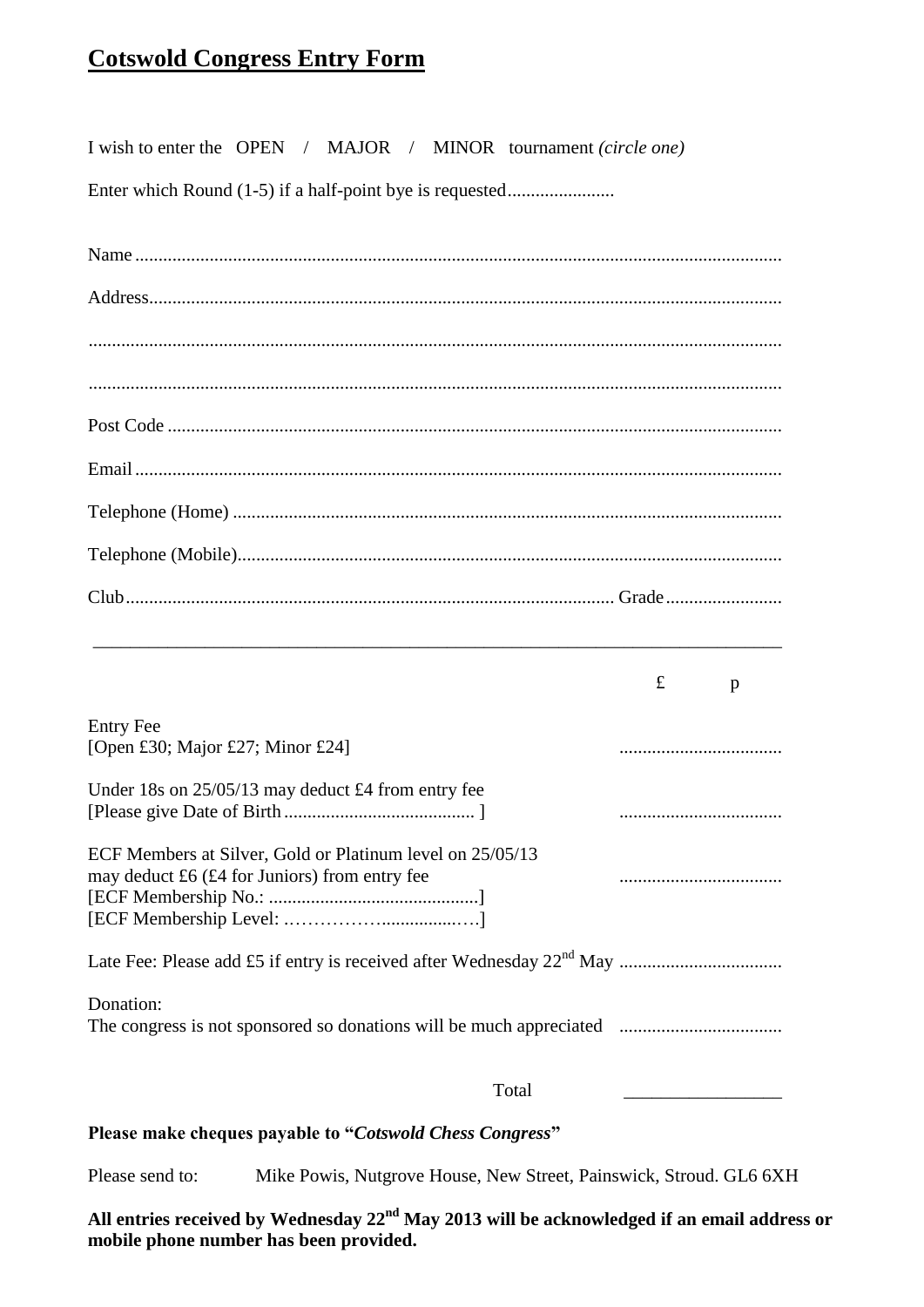### **45 th Cotswold Chess Congress**

**Saturday 25 th , Sunday 26 th, Monday 27th May 2013 At St. Edward's School, Cirencester Road, Charlton Kings, Cheltenham GL53 8EY**

#### **Enquiries**

Mike Powis 077 4801 4988 [mike.powis@which.net](mailto:mike.powis@which.net) John Harris 077 4558 0341

#### **Players with impairments**

Please indicate if you have any impairment which requires special circumstances or remedial actions which need to be taken.

#### **Accommodation**

Tourist Information: 77 Promenade, Cheltenham, Gloucestershire, GL50 1PJ Tel: 01242 522878 [www.visitcheltenham.com](http://www.visitcheltenham.com/)

#### **Refreshments**

Light refreshments (Tea, coffee, soft drinks, sandwiches, etc.) will be available throughout the Congress.

#### **Bookstall**

The congress committee wish to thank CCF Mindgames for providing the playing equipment and bookstall for the congress.

[www.ccfmindgames.com](http://www.ccfmindgames.com/) Email: [mindgames@ccfworld.com](mailto:mindgames@ccfworld.com) Tel: 01288 353070

#### **Venue**

The congress committee is very grateful to St. Edward's School for allowing the use of their school hall for this event.

There is ample free parking available in the school grounds.

**Disclaimer - The school cannot accept liability for loss or damage arising at the congress.**  Smoking is not permitted anywhere on the school premises.

Personal mains electrical equipment is not permitted to be used on the school premises.

Mobile phones must be switched off in and around the playing area.

#### **Directions**

St Edward's School is based in the village of Charlton Kings which is on the East side of Cheltenham. For further information visit [www.stedwards.co.uk/senior/contact/howtofindus.php](http://www.stedwards.co.uk/senior/contact/howtofindus.php)

**From M5 and town centre:** Leave M5 at junction 11. Follow signs A40 Cheltenham and Oxford for approximately 4 miles to traffic lights at junction A40 Oxford/A435 Cirencester. Take right fork A435 Cirencester. The school entrance is 600m on the right, 50m before next traffic lights.

**From Cirencester:** Follow A435. At Moorend Road traffic lights continue straight across. The school entrance is 50m on the left.

**From London & Oxford:** Follow A40 from Oxford. After entering Charlton Kings continue for ¾ mile. Turn left into Copt Elm Road and at crossroads turn right into Lyefield Road West. At traffic lights turn right into Cirencester Road. The school entrance is 50m on the left.

**By rail:** Cheltenham Spa railway station is approximately 10 minutes by taxi.